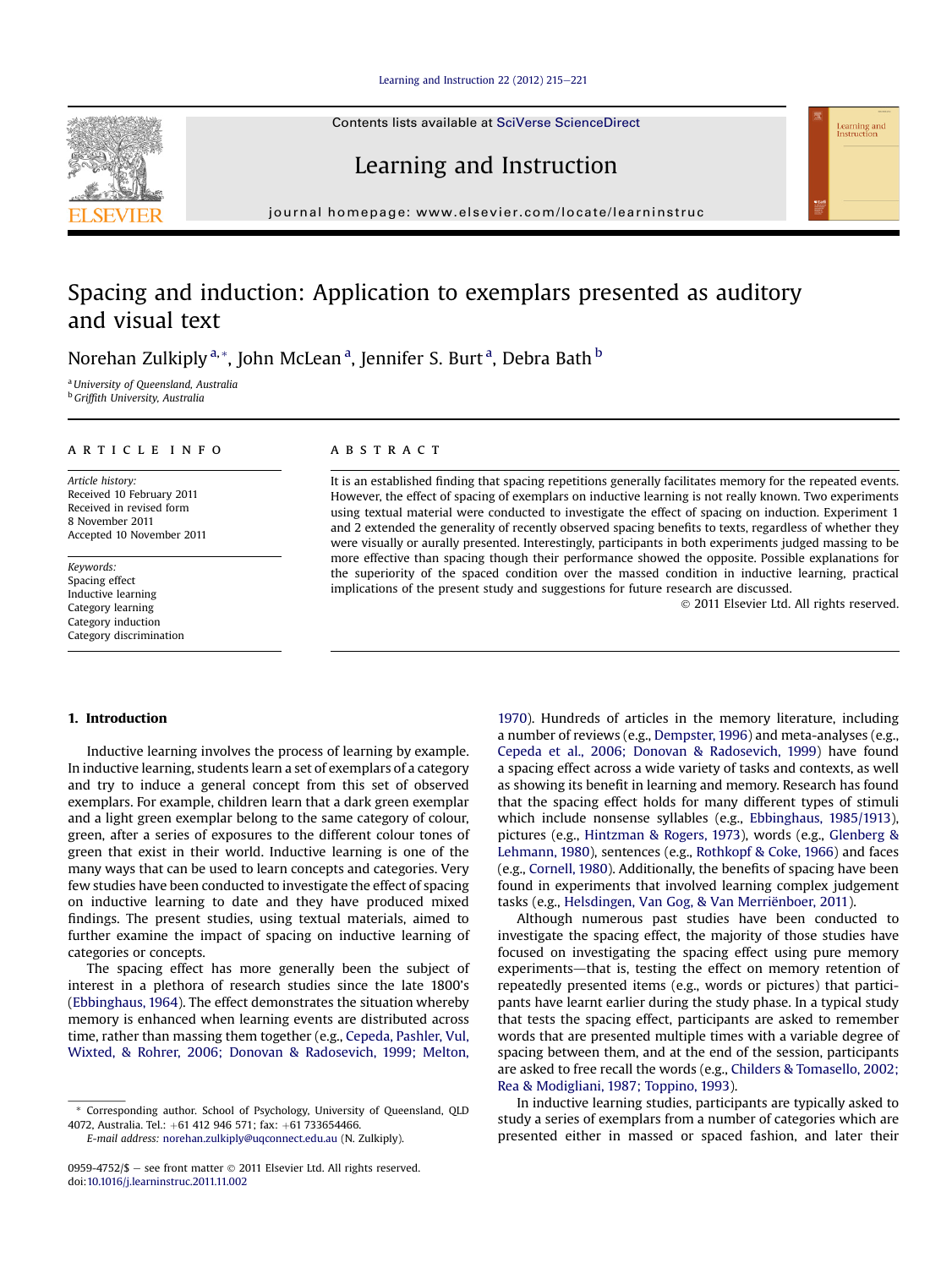induction is tested by asking the participants to indicate to which category each novel exemplar belongs (e.g., [Kornell & Bjork, 2008\)](#page-6-0). Studies that investigated the effect of spacing on inductive learning have produced contradictory results. In two earlier studies, massing was superior to spacing [\(Gagne, 1950](#page-6-0), who used four categories of nonsense-figure/nonsense-syllable pairs; [Kurtz & Hovland, 1956,](#page-6-0) who used four categories of drawings). Less direct evidence that massing facilitates induction comes from experiments that compared exact and non-exact repetitions (e.g., [Appleton-Knapp,](#page-6-0) [Bjork, & Wickens, 2005; Dellarosa, & Bourne, 1985; Glover &](#page-6-0) [Corkill, 1987; Melton, 1970](#page-6-0)), and research on motor learning which involved learning complex motor skills ([Wulf & Shea, 2002\)](#page-6-0). Interestingly, recent studies have shown the opposite finding, that induction profited from spacing [\(Kang & Pashler, in press; Kornell &](#page-6-0) [Bjork, 2008; Kornell, Castel, Eich, & Bjork, 2010; Vlach, Sandhofer, &](#page-6-0) [Kornell, 2008; Wahlheim, Dunlosky, & Jacoby, 2011\)](#page-6-0). Specifically in their experiments, [Kornell and Bjork \(2008\), Kornell et al. \(2010\)](#page-6-0), and [Kang and Pashler \(in press\)](#page-6-0) used paintings from different artists, [Vlach et al. \(2008\)](#page-6-0) used different categories of novel objects which were constructed using arts and craft supplies and objects from hardware stores, whereas [Wahlheim et al. \(2011\)](#page-6-0) used different categories of bird families.

Surprisingly, Kornell and colleagues (i.e., [Kornell & Bjork, 2008;](#page-6-0) [Kornell et al., 2010\)](#page-6-0) found that the majority of their participants reported massing to be more effective than spacing though their performance showed the opposite, and this finding was extended to the older population in the [Kornell et al.](#page-6-0)'s (2010) study. This finding is consistent with the view that people's access to their complex mental processes is not very accurate ([Nisbett & Wilson,](#page-6-0) [1977](#page-6-0)). Nisbett and Wilson argued that typically, we are conscious of the products of our thinking, but only vaguely conscious of the process of our thinking [\(Nisbett & Wilson, 1977\)](#page-6-0). Thus, in judging whether it was massing or spacing that had helped in learning more, participants in [Kornell and Bjork \(2008\)](#page-6-0), and [Kornell et al.](#page-6-0) [\(2010\)](#page-6-0) may have known that they had learnt the categories of artists but may only have had a vague idea of how they learnt them. Prior to conducting the present study, we performed a pilot study to replicate [Kornell and Bjork](#page-6-0)'s (2008) experiment with paintings, and our results validated their findings in both the participants' performance and their judgements about massing. This successful replication led to the present attempt to generalise the spacing effect found in [Kornell and Bjork](#page-6-0)'s (2008) experiment to textual materials.

Several theories and explanations have been given to explain the spacing effect on inductive learning. [Vlach et al. \(2008\)](#page-6-0) argued that spacing allows time for forgetting, and forgetting helps to promote abstraction. In induction, when participants were required to identify items that had not been previously presented, abstract memories (of categories) may have helped ([Vlach et al., 2008\)](#page-6-0). Additionally, [Kornell and Bjork \(2008\)](#page-6-0) argued that the interleaving of exemplars that was intrinsic to the spaced condition might have fostered and enhanced discrimination learning, or facilitated comparison and contrast, which gave an advantage to spacing.

#### 1.1. The present study

The specific aim of the present study was to investigate whether the spacing effect in inductive learning generalises to textual materials. Two experiments using visually presented texts (Experiment 1) and aurally presented texts (Experiment 2) were conducted to examine whether or not the effect of spacing can be generalised to texts. The methods followed those developed by [Kornell and Bjork \(2008\)](#page-6-0) using paintings. Textual presentation is important because of its educational relevance to university teaching and learning. Besides pictures, visually and aurally presented texts are commonly used to present information, as in a lecture or speech, and understanding which text presentation method (spaced condition or massed condition) works best will be beneficial to students. As mentioned previously, the focus was on the inductive learning that occurs during category learning.

## 1.2. Hypotheses

Based on a view that the spacing effect in induction observed by [Kornell and Bjork \(2008\)](#page-6-0) is not restricted to their pictorial materials, we devised the following hypotheses:

- 1) Spacing of categories would produce superior learning of categories from text descriptions presented visually than massed presentation of categories.
- 2) Spacing of categories would produce superior learning of categories from text descriptions presented aurally than massed presentation of categories.
- 3) The majority of participants would report massing to be more helpful to learning than spacing.

#### 2. Experiment 1

Experiment 1 examined whether or not the spacing effect found in the past experiments using paintings (e.g., [Kornell & Bjork, 2008\)](#page-6-0) can be generalised to texts. Specifically, visually presented texts were used in this first experiment.

## 2.1. Method

## 2.1.1. Participants and design

Forty students (22 females, 18 males) from an introductory psychology class participated in the experiment for course credit. Presentation style at study (massed vs spaced) was varied within participants. Following [Kornell and Bjork \(2008\)](#page-6-0), participants completed a presentation (study) phase, a distractor task, a test phase and a question phase. The test phase required the participants to make categorisations of exemplars not seen in the presentation phase. Items were presented in three blocks, with feedback on accuracy provided after each exemplar. With 36 cases studies from six psychopathological categories (six case studies per category), a slightly different way of arranging the cases in the learning blocks (i.e., in the presentation phase) and in the test blocks was implemented here. For each of the six psychopathological categories, three of the cases were assigned to the study phase and another three were assigned to the test phase. In the presentation phase, the 18 cases were arranged in six learning blocks (three blocks for massed presentation; three blocks for spaced presentation). The order of the blocks was 'MSMSMS' (M for massed; S for spaced). The assignment of psychological disorders to condition (massed vs. spaced) was counterbalanced over two lists. Two versions of each list were produced in which there was a different assignment of disorders to blocks. Thus, there were four lists in total. In the test phase, the 18 new cases from the six psychopathological categories were arranged in three test blocks. Each block consisted of one new case from each category, presented in a fixed order across participants.

#### 2.1.2. Materials

The materials were 36 case studies developed from six categories of psychopathological disorders. As noted, 18 cases were used in the presentation/study phase (three cases per category) and another 18 cases were used in the test phase (three cases per category). The psychopathological disorder categories used were identified by nonsense names to minimise the effects of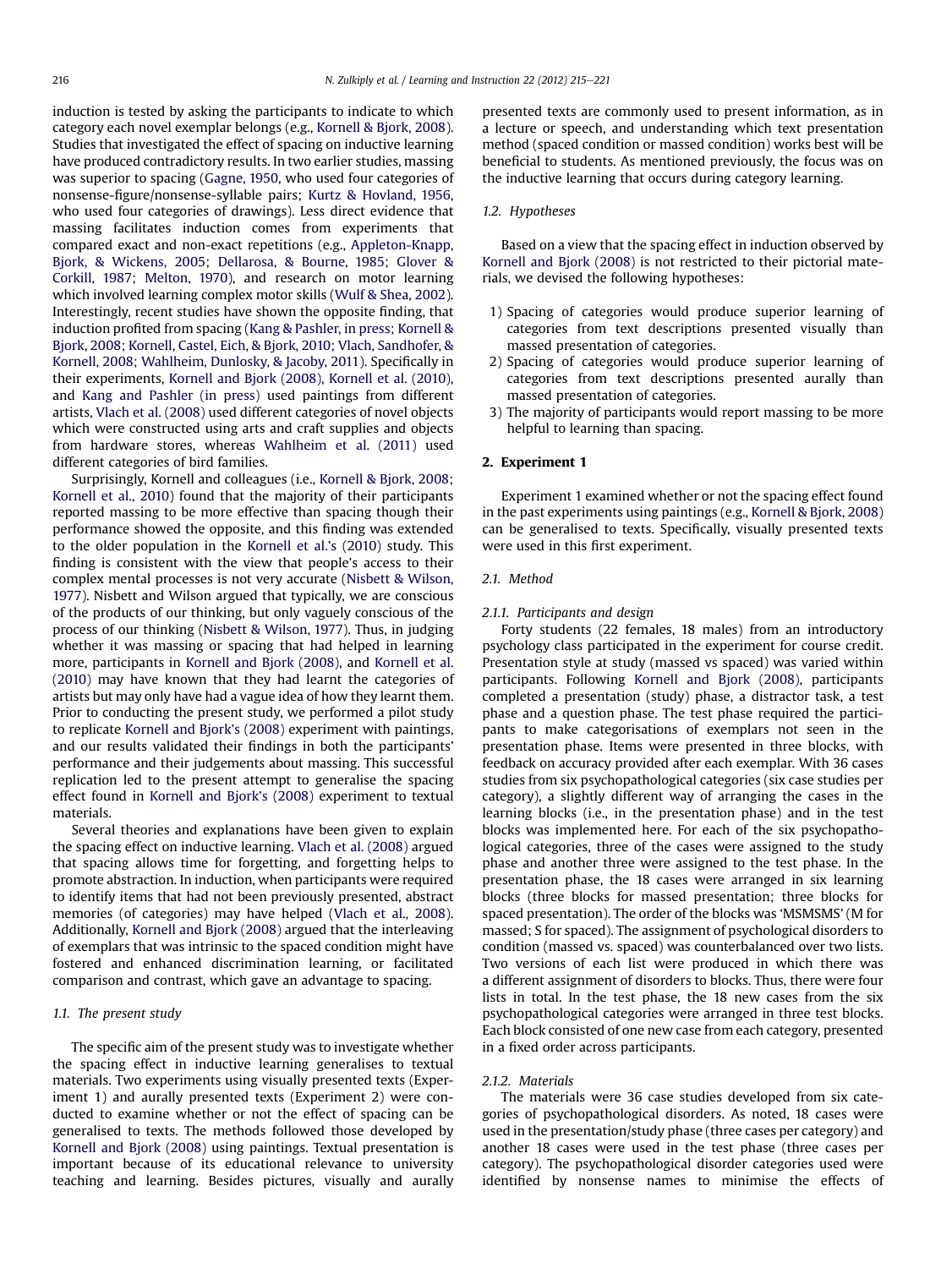<span id="page-2-0"></span>participants' prior assumptions and expectations. Table 1 below illustrates the six disorder categories chosen as the basis of the case studies as well as the novel names assigned to each of the categories. Each case study was between 100 and 120 words in length and incorporated a description of a few symptoms representative of the four factors of symptoms in general: Cognitive, Behavioural, Emotional, Physical. All the case studies used in Experiment 1 were pilot-tested by ten Clinical PhD students. Samples of case studies used in Experiment 1 are provided in the [Appendix](#page-5-0).

#### 2.1.3. Procedure

Participants were tested in a small group with a maximum of four persons per session. Participants first were instructed about the nature of the experiment that they were going to do, before they entered the presentation phase that was subject to experimental manipulation. When the participants began the presentation phase, they were first asked to read 18 case studies and study the nature of the cases. Each case was shown on a computer screen for 30 s, with the novel label of the corresponding category displayed underneath. Next, participants were asked to complete a distractor task, during which they were asked to count backward by 3 s starting from 547, for 15 s, while typing the numbers in the designated box on the computer screen. Later, participants were shown 18 new case studies in the test phase, which they had not read before, and they had to identify to which category each case belonged. During the test phase, participants were shown one case study at a time on the computer screen, with seven buttons displayed below the case study. Six of the buttons were labelled with the names of the case categories and one button was labelled 'I don't know'. Participants selected the category for each case study by clicking their computer's mouse on one of the seven buttons. Feedback was given after each response. If participants clicked on a correct category name for each displayed case study, the word 'correct' would appear in the middle of the computer screen. If they were wrong, the correct category name would be presented on the computer screen. Participants completed the test phase at their own pace. After the test phase, participants read a description about the meanings of the terms 'massed' and 'spaced' on the computer screen. They were asked, 'Which option do you think helped you learn more?' and were provided with three possible answers: 'massed', 'about the same', or 'spaced'. This question phase ended the experimental manipulation. Participation in the experiment took approximately 40 min and participants were debriefed about the experiment.

#### 2.2. Results

A two-way repeated measures ANOVA was conducted on the data for Experiment 1. Interestingly, Experiment 1 revealed findings that were consistent with [Kornell and Bjork \(2008\).](#page-6-0) Pertaining to Hypothesis 1, participants' performance in spaced study was

#### Table 1

Categories and novel names of psychopathological disorders used to develop the case studies for Experiment 1 and Experiment 2.

| Categories of psychopathological disorders    | Novel names<br>assigned |
|-----------------------------------------------|-------------------------|
| Obsessive Compulsive Disorder                 | Duv                     |
| Phobia Disorder                               | Bai                     |
| Schizophrenia Disorder                        | Tem                     |
| Attention Deficit Disorder (Inattentive Type) | Plig                    |
| Attention Deficit Disorder Hyperactive        | Hix                     |
| and Impulsive Type                            |                         |
| Depression Disorder                           | Wos                     |



Fig. 1. Proportion of psychopathology disorder categories selected correctly on the test in Experiment 1, as a function of presentation condition (spaced or massed) and test block. Error bars represent standard errors.

significantly better than their performance in massed study,  $F(1, 1)$  $39$ ) = 41.40,  $p < .001$ ,  $\eta_P^2 = .52$ , and participants' performance also increased significantly across test blocks,  $F(1.94, 75.90) = 7.84$ ,  $p = .001$ ,  $\eta_P^2 = .17$  (as illustrated in Fig. 1). There was also a significant interaction between presentation condition and test block which indicates that the type of presentation style, massed and spaced, had different effects over the test blocks,  $F(1.9, 74.09) = 3.68$ ,  $p = .032$ ,  $\eta_P^2 = .09$ . The interaction reflects the fact that there was less opportunity for feedback to improve performance over blocks in the spaced than in the massed condition. Table 2 shows the means and standard deviations for all test blocks in each presentation condition (i.e., massed vs. spaced) for Experiment 1.

As depicted in [Fig. 2](#page-3-0), the pattern of participants' judgements regarding which study presentation helped them learn more was similar to that obtained in [Kornell and Bjork \(2008\),](#page-6-0) and was in line with Hypothesis 3, with a majority of 32 (80%) claiming massed was most effective, five (12.5%) claiming spaced, and three (7.5%) of the participants judging the two conditions equally effective, regardless of their performances in the two conditions (i.e., massed and spaced). A one-way Chi-square analysis was conducted to compare the proportion of participants who judged massed to be most useful with the proportion preferring the spaced condition, and the proportion affirming that the two conditions contributed equally in helping them to learn more during the study phase. The result confirmed Hypothesis 3,  $\chi^2$  (2, N = 40) = 39.35, p < .001. In terms of categorisation performance, 28 (70%) of the participants performed better in the spaced condition and three (7.5%) participants performed better in the massed condition, with the remainder performing equally in the two conditions.

#### 2.3. Discussion

Students were only moderately successful in the categorisation task during the first test block, suggesting that they were not able to solve the category discrimination on the basis of their knowledge of

#### Table 2

Means and standard deviations of all test blocks for each presentation condition (Experiment 1).

| Test block |        | Presentation conditions |        |      |
|------------|--------|-------------------------|--------|------|
|            | Massed |                         | Spaced |      |
|            | м      | SD                      | м      | SD   |
|            | 0.18   | 0.20                    | 0.49   | 0.20 |
|            | 0.30   | 0.22                    | 0.52   | 0.23 |
|            | 0.40   | 0.25                    | 0.53   | 0.28 |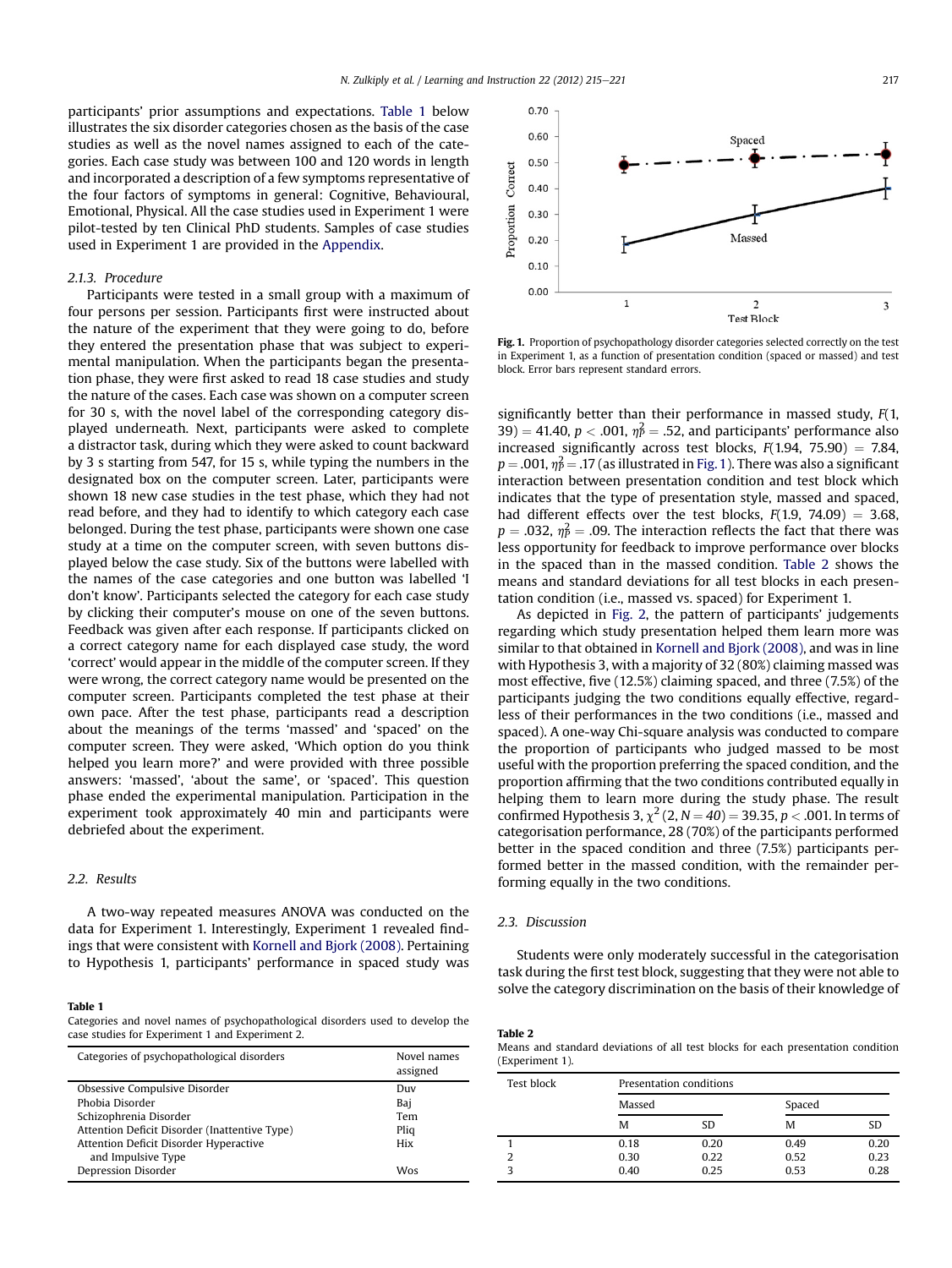<span id="page-3-0"></span>

Fig. 2. Number of participants (out of 40) who judged massing as more effective than, equally effective as, or less effective than spacing in Experiment 1. For each judgement, the number of participants is divided according to their actual performance in the spaced condition relative to the massed condition. Fig. 3. Proportion of psychopathology disorder categories selected correctly on the test

introductory Psychology. It is likely that the use of nonsense labels for the categories discouraged them from trying to apply their prior knowledge to the task. In terms of the spacing effect, Experiment 1 provided results that are consistent with past studies (e.g., [Kornell](#page-6-0) [& Bjork, 2008; Kornell et al., 2010\)](#page-6-0). Participants' performance in the spaced condition outperformed their performance in the massed condition. Performance in the massed condition was greatly improved over test blocks and this could be due to the accuracy feedback they received after each test trial. Performance in the spaced condition demonstrated high accuracy from the first test block. On the post-experimental questionnaire the majority of participants appeared to believe that massed presentation made it easier to recognise the nature of each individual pyschopathological category during the presentation or study phase.

## 3. Experiment 2

To further investigate the generality of the spacing effect over texts, Experiment 2 was performed to determine if the spacing effect can also be generalised to aurally presented texts. Using the auditory modality is a primary method of teaching in the school classroom and in university lectures, thus it would be interesting to find out whether or not spacing the textual material presented aurally also enhances learning.

## 3.1. Method

## 3.1.1. Participants and design

Participants were 40 students (27 females, 13 males) from an introductory psychology class who received course credit to participate in the experiment. All major aspects of the design of Experiment 2 were identical to those in Experiment 1 except that the case studies were aurally presented during the presentation phase.

#### 3.1.2. Materials

The materials (i.e., case studies) used in this experiment were identical to those used in Experiment 1 (see [Table 1](#page-2-0)). Each case study was recorded onto the computer by an Australian speaker, with a maximum duration of 40 s.

## 3.1.3. Procedure

The procedure for Experiment 2 was identical to that used in the previous experiment, except that in the presentation phase, each case study was aurally presented to the participants for approximately 40 s. While participants listened to each of the case studies,



in Experiment 2, as a function of presentation condition (spaced or massed) and test block. Error bars represent standard errors.

the novel label of the of the corresponding category was displayed on the computer screen.

#### 3.2. Results

A two-way repeated measures ANOVA was conducted on the data for Experiment 2. With respect to Hypothesis 2, we found that participants' performance in spaced study was significantly better than their performance in massed study,  $F(1, 39) = 11.72$ ,  $p = .001$ ,  $\eta_P^2$  = .23, and participants' performance had also increased significantly across test blocks,  $F(2, 78) = 4.34$ ,  $p = .016$ ,  $\eta_P^2 = .10$  (as illustrated in Fig. 3), which was consistent with the findings of the first experiment. However, the interaction between presentation condition and test blocks was not significant,  $F(2, 78) = 1.62$ ,  $p = .204$ . Table 3 shows the means and standard deviations for all test blocks in each presentation condition (i.e., massed vs. spaced) for Experiment 2.

Interestingly, with regard to Hypothesis 3, participants' responses to the questionnaire administered after the test revealed consistency with the previous experiment. A one-way Chi-square analysis showed a significant difference between the three judgement options,  $\chi^2$  (2, N = 40) = 10.55, p = .005. Of a total of 40 participants, a majority of 23 (57.5%) claimed massed presentation was best, eight (20.0%) claimed spaced and nine (22.5%) judged that both massed and spaced conditions contributed equally in helping them to learn during the learning phase, regardless of their performance in the two conditions (i.e., massed and spaced), as depicted in [Fig. 4.](#page-4-0) With respect to categorisation performance, 23 (57.5%) of the participants performed better in spaced condition, 10 (25%) performed better in massed condition while another seven (17.5%) participants performed equally effectively in both massed and spaced conditions.

#### Table 3

Means and standard deviations of all test blocks for each presentation condition (Experiment 2).

| Test block |        | Presentation conditions |        |      |
|------------|--------|-------------------------|--------|------|
|            | Massed |                         | Spaced |      |
|            | м      | SD                      | м      | SD.  |
|            | 0.31   | 0.40                    | 0.55   | 0.33 |
|            | 0.43   | 0.31                    | 0.57   | 0.26 |
| 2          | 0.48   | 0.34                    | 0.58   | 0.29 |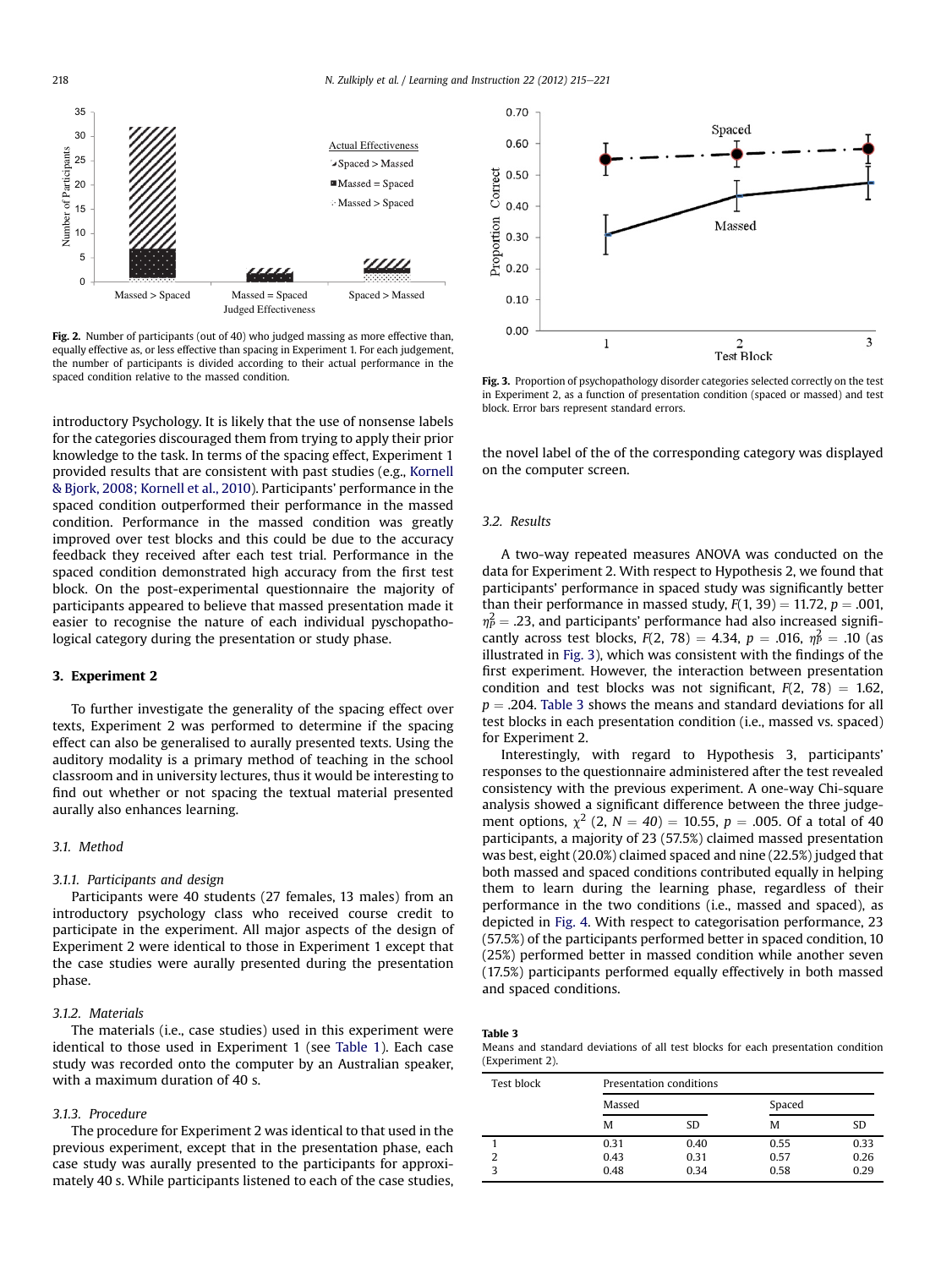<span id="page-4-0"></span>

Fig. 4. Number of participants (out of 40) who judged massing as more effective than, equally effective as, or less effective than spacing in Experiment 2. For each judgement, the number of participants is divided according to their actual performance in the spaced condition relative to the massed condition.

#### 3.3. Discussion

The results of Experiment 2 replicated the results of Experiment 1, in that performance was significantly better in the spaced condition and significantly increased over the test block. Furthermore, when using the aurally presented cases as the learning material, participants demonstrated a similar pattern of judgements favouring massed presentation, as in Experiment 1 (which used visually presented case studies).

## 4. General discussion

Two experiments were conducted in the present study, which aimed to examine the effect of presentation style (massing versus spacing) on inductive learning. Both experiments were extensions to [Kornell and Bjork](#page-6-0)'s (2008) study. The results of the two experiments revealed that induction profited from spacing. Interestingly, both experiments provided experimental evidence confirming the generalisability of the spacing effect to texts, regardless of whether they were visually or aurally presented (Hypotheses 1 and 2).

The better performance in the spaced condition could be attributed to the effects of spacing on the discrimination process that is involved in induction. Furthermore, because the present study provides no evidence of the effect of temporal spacing without interleaving in inductive learning, there is a possibility that interleaving, and not spacing itself, may be the primary factor in facilitating discrimination learning (cf. [Kornell & Bjork, 2008\)](#page-6-0). In the spaced condition, the categories of the learning materials (i.e., psychopathological disorder names used in Experiment 1 and Experiment 2) were interleaved, which might have enhanced discrimination learning, allowing the participants to compare and contrast consecutive exemplars to identify the different categories of the psychopathological disorders illustrated by the case studies. This key question is the focus of ongoing research which examines interleaving and the nature of the discrimination between categories. Additionally, a recent report by [Kang and Pashler \(in press\)](#page-6-0) indicates that, in their task which used painter names and painting styles, interleaving is the primary causal factor in the benefits of spacing for induction.

[Kornell and Bjork \(2008\)](#page-6-0) also endorsed the argument by [Kurtz](#page-6-0) [and Hovland \(1956\)](#page-6-0), that stated, "When the degree of discriminability is low it might be expected that the placing of exemplars from different concepts in juxtaposition would facilitate discrimination learning" (p. 242). It is likely that the paintings used in [Kornell and](#page-6-0) [Bjork \(2008\)](#page-6-0) had a low degree of discriminability, probably due to the fact that the dimensions of the paintings go beyond superficial aspects (e.g., colour). Thus it was more difficult for participants to discriminate the paintings and this would provide an advantage to the interleaving of exemplars in the spaced condition. In the present study, the case studies were based upon four factors of symptoms (Cognitive, Behavioural, Physical and Physiological). In light of the argument put forth by [Kurtz and Hovland \(1956\)](#page-6-0), the question that may be asked here is, why did induction profit from spacing in this situation when the four factors of symptoms seem definable? Understanding and distinguishing between the symptoms should have been easier than understanding the style of each artist in [Kornell and Bjork](#page-6-0)'s (2008) experiment. In answering this question, we first note that even though the dimensions (symptom factors) used in describing the cases in Experiment 1 and Experiment 2 seem definable and distinctive, participants were not informed at any stage of the experiment that they were to study the cases that incorporated these four descriptions of symptoms factors. In other words, participants did not know in advance what the critical dimensions were that differentiated the categories. Exemplars of cases from all six categories were presented to participants and they needed to use induction to extract the four general factors of symptoms from the set of presented case studies. As participants read (Experiment 1) or listened to (Experiment 2) each presented case, they had to understand the nature of the different symptoms of each case based upon the descriptions given, and simultaneously, they had to learn to categorise the cases into six different psychopathological disorders.

Thus, it is likely that the discrimination among categories was difficult, although the case studies outlined the key symptoms that were needed for the classification task. Furthermore, text processing may have added attentional demands that were not present for the paintings. Research on reading has made clear the central role that attention plays on the comprehension process [\(Kintsch &](#page-6-0) [Van Dijk, 1978\)](#page-6-0). According to Kintsch's model of text comprehension, at the beginning of reading, readers form a mental representation of the text, and during this process, word by word, new propositions and relations are constructed and added to this representation. Later in the integration phase, readers use their knowledge and experience related to the current mental representation to build the most consistent and coherent ideas about the meaning of text. Comprehension is involved in reading as well as in listening, and Kintsch's model applies to both ([Kintsch, 1998,](#page-6-0) pp.  $93 - 120$ ).

In summary, as suggested by [Kurtz and Hovland \(1956\),](#page-6-0) interleaving may provide an opportunity to compare and contrast exemplars from different categories to help participants solve difficult category discriminations. We have argued that the categories of the textual materials used in the present study were likely to have a low degree of discriminability. When the differences between categories are easy to detect, massed presentations may help participants integrate the members of a category. A question for future research is whether the spacing/interleaving benefit is observed only when category discrimination is difficult.

Spacing may also affect the attention paid to each exemplar. In the context of a memory study, [Zechmeister and Shaughnessy](#page-6-0) [\(1980\)](#page-6-0) found that subjects tend to overestimate the degree to which they would remember massed items since the same item appears again right after its presentation, causing them to pay little attention to the second and subsequent presentations of the item. In contrast, subjects might not feel overconfident when repetitions of an item are spaced apart and thus might be more likely to pay full attention to the second and next occurrence of a repeated stimulus. Applying this to the inductive learning context, it is likely that the massed condition may produce inattention. For example in the massed condition, participants may experience a sense of familiarity with an exemplar because of its similarity to the prior exemplar, and therefore pay little attention to the second and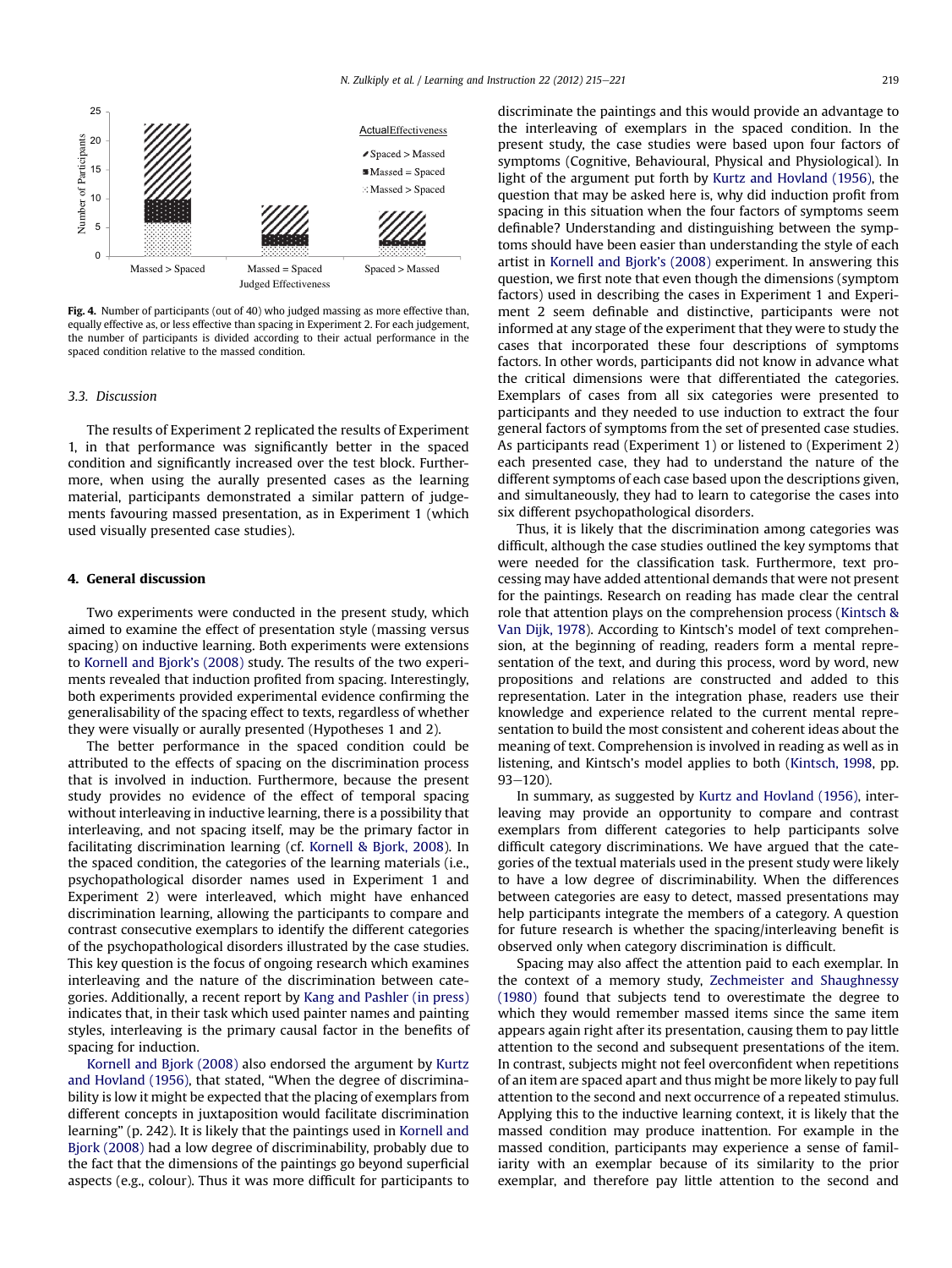<span id="page-5-0"></span>subsequent exemplars. On the other hand, the spacing of exemplars may encourage more attention to or deeper processing of the second and next occurrence of an exemplar, resulting in better learning.

The spacing effect found in the present study may also rely on the interaction between induction and abstraction. [Vlach et al.](#page-6-0) [\(2008\)](#page-6-0) argued that spacing allows time for forgetting, and forgetting promotes abstraction. For the spaced exemplars in the present experiments, the gap between studying the first exemplar and the next exemplar of a particular category allowed time for participants to forget the surface characteristics of each exemplar. Additionally, it allowed the participants to come out with a more general and abstract representation of the central features of those exemplars from the same category. For example, a possible central feature of all cases in schizophrenia disorders is hallucination which can involve any of the five senses (e.g., auditory hallucination and visual hallucination). To provide a rich experiential structure to the case studies, a variety of different types of hallucinations were included. Abstract memories tend to be more durable than concrete memories, thus at testing, the more abstract representations engendered by spacing would be beneficial [\(Brainerd & Reyna, 2002\)](#page-6-0).

Finally, it has been argued that memory plays an important role in categorisation ([Vlach et al., 2008\)](#page-6-0). Vlach et al. claimed that memory is a critical factor in categorisation in two ways, "First the formation of categories depends on one's ability to remember previous category exemplars" ([Vlach et al., 2008](#page-6-0), p. 166). As participants attempted to form an idea of the nature of each different psychopathological disorder (as in Experiment 1 and Experiment 2), they needed to remember the nature of the psychopathological disorders in the previous presented exemplars. In other words, it is likely that success in remembering those central features of a particular psychopathological category will facilitate category formation. In the current experiments, a memory benefit for spacing most probably would arise from improved encoding because of the attentional engagement promoted by the category changes from trial to trial, as discussed above. It is possible that memory effects might be more evident over a longer retention interval between presentation and test phases. In all previous research on the spacing effect in inductive learning, as well as in the present study, the spacing effect was measured over a brief term retention as the test was given shortly after the study phase. In future research it would be interesting to examine the effect of spacing on longer term retention, which obviously is also important for educational practice.

Most interesting in the present findings is that the majority of the participants judged massing as more effective than spacing, when their actual performance revealed the opposite (Hypothesis 3). One possible factor for explaining these results is the sense of familiarity towards the similar exemplars that were presented consecutively in the massed condition. Familiarity may not only reduce attentional engagement, as argued previously, but also affect the participants' perception of the effort that they have made. If participants viewed massed presentation as involving or requiring less effort, they may have inferred that the learning task was easier in the massed condition, and thus that their learning outcomes were better than in the spaced condition. It would be interesting to further examine this familiarity explanation in future research.

With respect to the use of feedback during the test phase in the present study, we provided accuracy feedback after each test trial. As mentioned previously, we pilot-tested [Kornell and Bjork](#page-6-0)'s [\(2008\)](#page-6-0) experiment with paintings, and the accuracy feedback during the test stage facilitated the comparison with their findings. In order to maintain consistency in the approach over materials, we maintained the feedback in the present experiments with textual material. Thus we were able to make a fair comparison of the participants' performance across all experiments with paintings and texts (visual and auditory). Apparently, in both experiments of the present study, the difference between massed and spaced was observed in the very first block of testing (and in fact was the largest there  $-$  see [Figs. 1 and 3\)](#page-3-0), when presumably, feedback had minimal influence. This indicates that the inclusion of feedback did not compromise the results of the present study. However, the interaction effect found in Experiment 1 might be due to providing feedback during testing.

## 5. Conclusions

In summary, this study provides evidence that the spacing superiority effect can be generalised to the learning of categories from descriptive texts and that, extending Kornell and colleagues' finding (i.e., [Kornell & Bjork, 2008; Kornell et al., 2010](#page-6-0)), the majority of the learners incorrectly believed that massed learning was superior to spaced learning. A consistent finding on the spacing effect obtained in both experiments of the present study seems to suggest that there is a good generality of the finding of the spacing effect in category learning.

In terms of the practical implications, the present study provides experimental evidence regarding the importance of spacing in category learning. It is undeniable that the way the learning materials (e.g., pictures and texts) are presented during the leaning process is crucial to ensure effective learning, as in a lecture or speech. The present study provides evidence that in category learning, regardless of the type of presentation (either by visually presented texts or aurally presented texts), induction benefits from the spaced presentation of exemplars. Inductive learning, or in particular, category learning is generally important at all levels of education, be it at school, college or university. Given the evidence from the present study, as well as from several earlier studies (e.g., [Kornell & Bjork, 2008; Kornell et al., 2010;](#page-6-0) [Vlach et al., 2008\)](#page-6-0) which confirmed that induction profited more from spacing (and not massing), a more informed approach in category learning could be planned by educators in order to achieve the optimal benefits of the spacing effect in induction of the categories taught to the students.

A second practical implication for university and other educational contexts concerns the dissociation between performance measures and student judgement. In each of the two studies, students believed they had benefited more from massed presentation, when the opposite was shown by their performances, to be true. Reliance on student judgements about conditions which assist their learning would seem questionable in light of these findings.

## Appendix

Examples of case studies from Experiment 1 and Experiment 2

#### Category TEM (Schizophrenia disorder)

Sample 1: Wills, 35 years old, is a successful businessman but lately, his behavioural changes seemed to affect his relationship with clients. Since 6 months ago, he had begun to hear voices that tell him he is not a good man. He has begun to talk to himself about how bad he is during meetings with clients. This has affected his relationship with clients. At the office, his workers were shocked by his very rapid changing mood, from happy to sad to angry, for no apparent reason. When he talked, it seemed that he was having thought disturbances, as he mixed up unrelated issues and could not connect his thoughts logically. He also keeps rolling up his tongue and that is somewhat annoying to his workers.